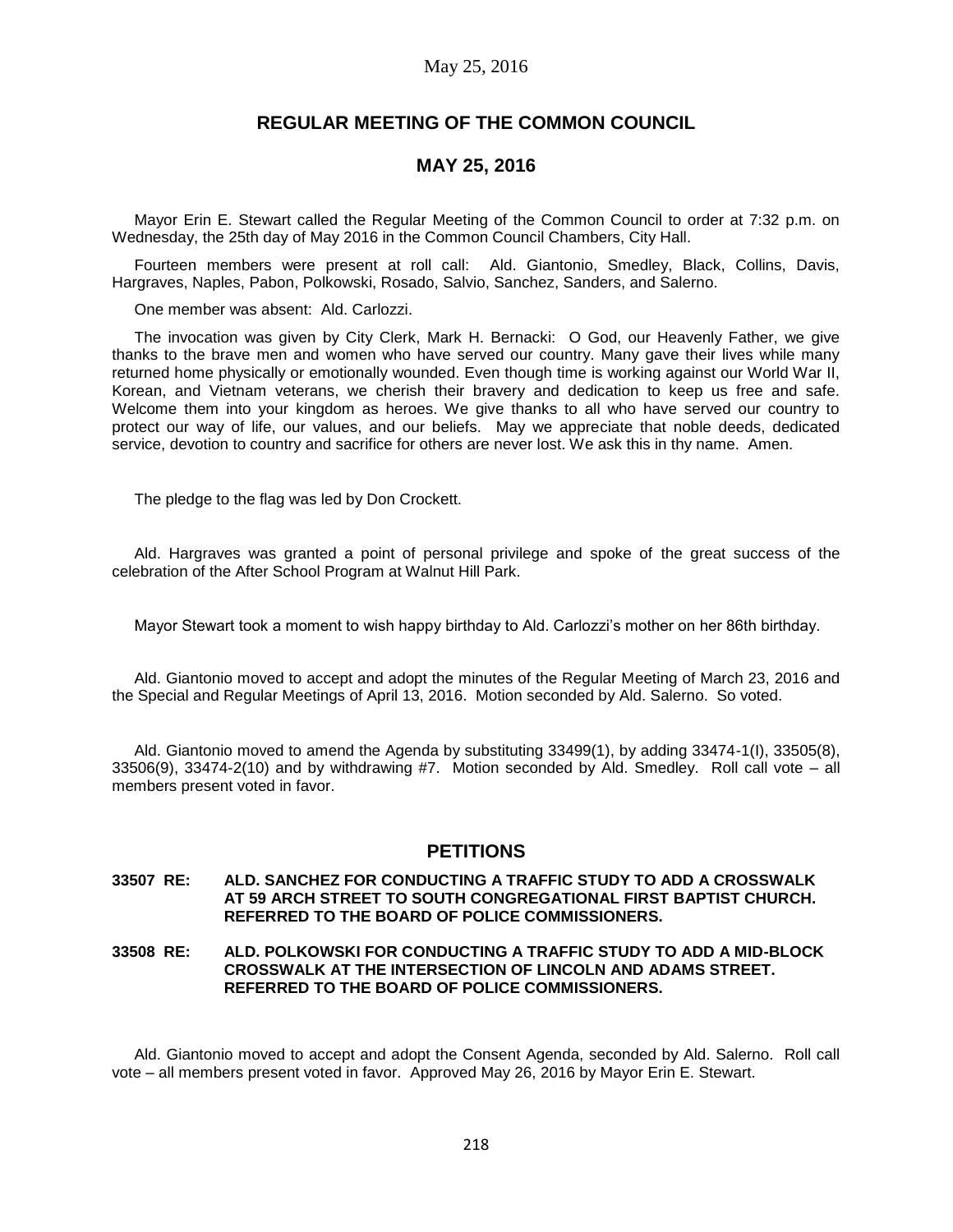# **CONSENT AGENDA CITY CLERK**

### **33491 RE: CLAIMS FOR INJURIES AND/OR PROPERTY DAMAGE**

To Her Honor, the Mayor, and the Common Council of the City of New Britain: the undersigned beg leave to report the following:

#### CLAIMANTS NAME

- Niro, Kieandra
- Perretta, Anne Marie

Mark H. Bernacki City Clerk

## **PURCHASING DEPARTMENT**

### **33492 RE: RENEWAL OF POLICY AND PROCEDURE MANAGEMENT SOFTWARE LICENSES AND TECHNICAL SUPPORT PACKAGE FOR THE POLICE DEPT**

To Her Honor, the Mayor, and the Common Council of the City of New Britain: the undersigned beg leave to report the following:

In accordance with City Code of Ordinances, Chapter 2, Article VIII, Division 1, Section 2-541 (a), a purchase order was requested by the New Britain Police Department for a one (1) year renewal of their Policy and Procedure Management Software License and Technical Support Package.

| Supplier                             | <b>Services</b>                                                                                        | <b>Total Price</b> |
|--------------------------------------|--------------------------------------------------------------------------------------------------------|--------------------|
| NAVEX Global Inc.<br>Lake Oswego, OR | Renewal of Policy and Procedure<br>Management Software License and<br><b>Technical Support Package</b> | \$8,985,76         |

The New Britain Police Department has requested a one (1) year renewal of their Policy and Procedure Management Software License and Technical Support Package. The Common Council approved the acquisition of this Policy and Procedure Management Software License and Technical Support Package through a State OPM Grant on April 24, 2013 per Resolution 32268. The actual purchase was completed on June 27, 2013, providing two (2) years of Technical Support. The Common Council also approved a renewal of the Policy and Procedure Management Software and Technical Support Package for one (1) year on May 27, 2015 per Resolution 33126. NAVEX Global, Inc. is the sole proprietor and provider of this Policy and Procedure Management Software License and Technical Support. The Purchasing Agent has verified that NAVEX Global Inc. is still the sole proprietor and provider of this Policy and Procedure Management Software License. Therefore bid solicitation for the purchase of the renewal of the Policy and Procedure Management Software License and Technical Support Package would not be beneficial to the City. Funding for this one (1) year License renewal and Technical Support Package is available in the Police Department's Administration account number 001211002-5436, Equipment Maintenance and Repair.

RESOLVED: That the Purchasing Agent is hereby authorized to issue a purchase order for \$8,985.76 to NAVEX GLOBAL, Inc. of Lake Oswego, OR, for the one (1) year renewal of the Policy and Procedure Management Software License and Technical Support Package for the New Britain Police Department.

> Jack Pieper Purchasing Agent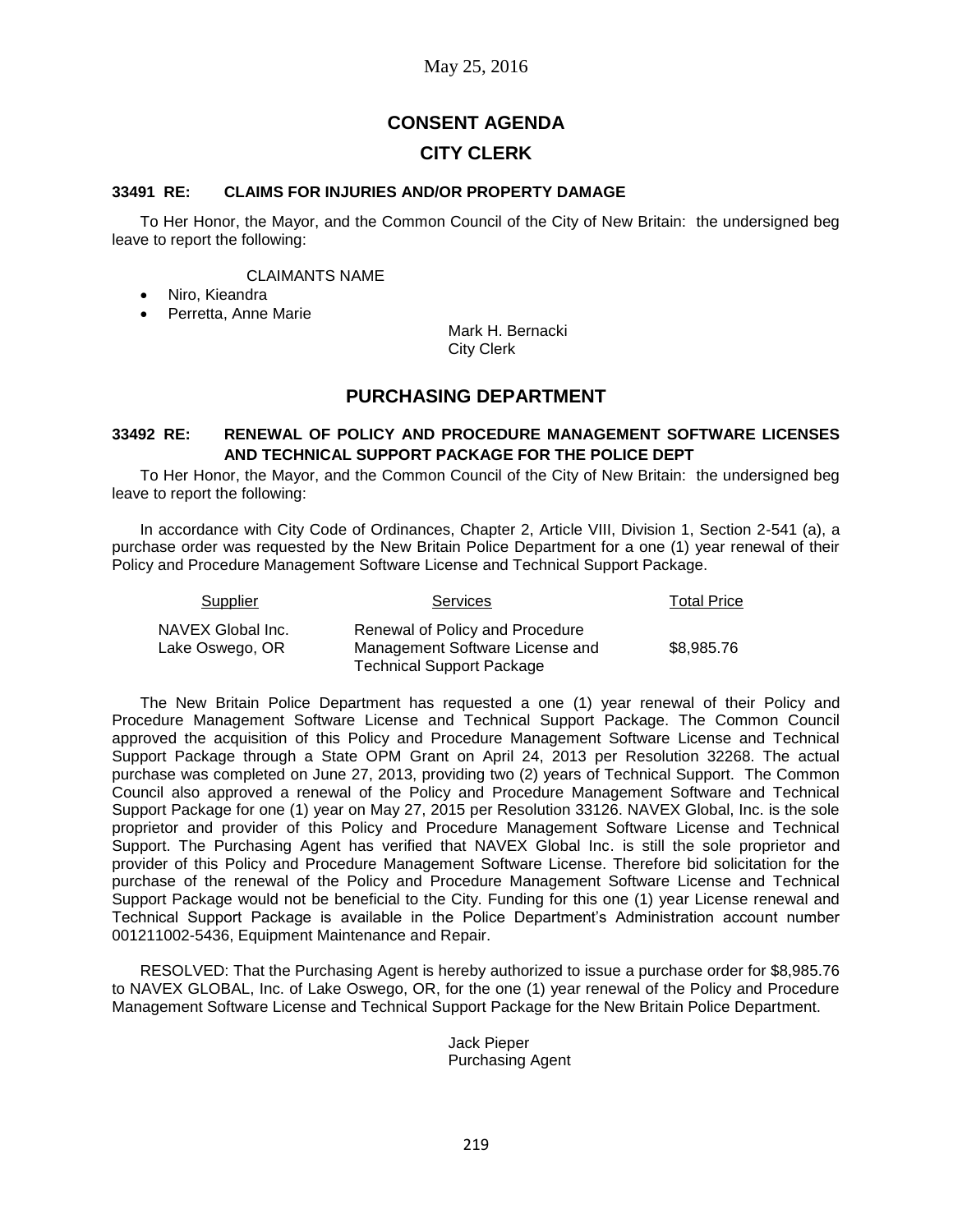## **33493 RE: ON-CALL ENGINEERING SERVICES SENIOR CENTER ACCESSIBLE GREENHOUSE**

To Her Honor, the Mayor, and the Common Council of the City of New Britain: the undersigned beg leave to report the following:

The following on-call engineering project has been requisitioned following the award by the Common Council for on-call engineering contracts, Bid #3806, approved at its Regular Meeting of January 14, 2015.

| Project Name: | Senior Center Accessible Greenhouse                                    |
|---------------|------------------------------------------------------------------------|
| Vendor:       | TO DESIGN. LLC                                                         |
| Amount:       | \$20,000.00                                                            |
| Line Items:   | 2131900116-52088, LOCIP Parks Administration, Senior Center Greenhouse |
| Requested By: | Parks, Recreation and Community Services Department                    |

Scope: TO DESIGN, LLC will conduct an on-site inspection of the Senior Center. This will help them to prepare preliminary schematic drawings for the Accessible Greenhouse, any needed site upgrades and total costs of the project. TO DESIGN, LLC will then meet with the Parks, Recreation and Community Services Department to discuss their findings.TO DESIGN, LLC will then develop specifications and engineering prints for this project so it can be put out to bid. They will attend any meetings that may be held to answer questions from bidders during the bidding process. Once the bids are received, TO DESIGN, LLC will review the bids submitted to ensure compliance with the bid specifications. When the project has been awarded, they will conduct meetings with the contractor awarded the bid in addition to on-site visits to assure that the Accessible Greenhouse and needed site upgrades are being conducted to specifications.

Resolved: That the Purchasing Agent be and is hereby authorized to issue a Purchase Order for \$20,000.00 to TO DESIGN, LLC for Architectural and Engineering Services for the Senior Center Accessible Greenhouse.

### Jack Pieper Purchasing Agent

### **33494 RE: ON-CALL ENGINEERING SERVICES NEW WATER LINES AND HOSE BIBS AT FAIRVIEW CEMETERY**

To Her Honor, the Mayor, and the Common Council of the City of New Britain: the undersigned beg leave to report the following:

The following on-call engineering project has been requisitioned following the award by the Common Council for on-call engineering contracts, Bid #3806, approved at its Regular Meeting of January 14, 2015.

| Project Name: | New Water Lines and Hose Bibs at the Fairview Cemetery |
|---------------|--------------------------------------------------------|
| Vendor:       | <b>TO DESIGN. LLC</b>                                  |
| Amount:       | \$11.000.00                                            |
| Line Items:   | 204419103-5331, Cemetery Fund, Professional Services   |
| Requested By: | Parks, Recreation and Community Services Department    |

Scope: TO DESIGN, LLC will conduct an on-site inspection of Fairview Cemetery. They will also meet with the Public Works Department, Utilities Division, to obtain the locations and details of the water mains in the City Streets near the Cemetery. This will help them to prepare a plan and draft preliminary schematic drawings for the new water lines and hose bibs at the Cemetery. TO DESIGN, LLC will then meet with the Parks, Recreation and Community Services Department to discuss their findings.TO DESIGN, LLC will then develop specifications and engineering prints for this project so it can be put out to bid. They will attend any meetings that may be held to answer questions from bidders during the bidding process. Once the bids are received, TO DESIGN, LLC will review the bids submitted to ensure compliance with the bid specifications. When the project has been awarded, they will conduct meetings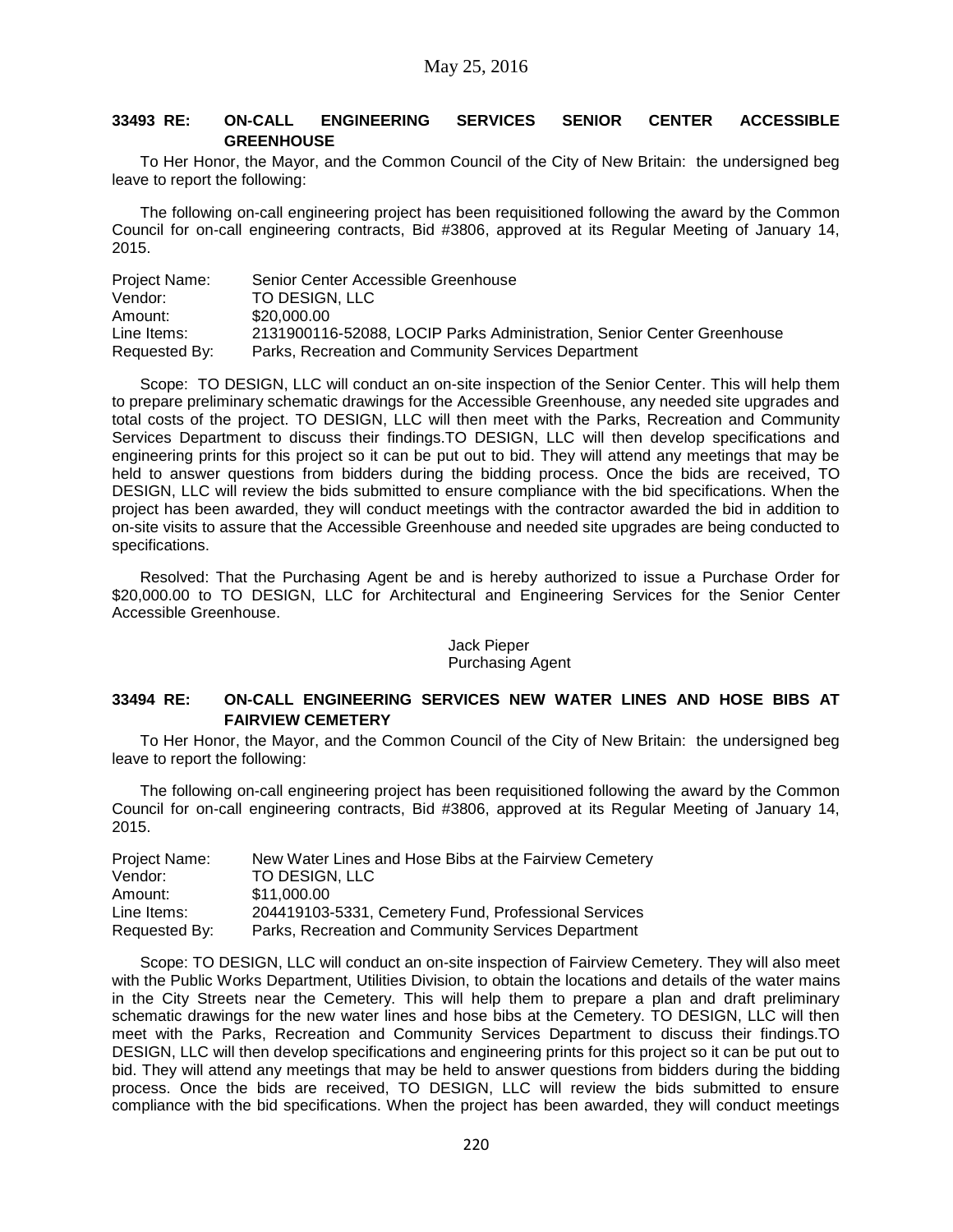with the contractor awarded the bid in addition to on-site visits to assure that the water lines, hose bibs and needed site upgrades are being conducted to specifications.

Resolved: That the Purchasing Agent be and is hereby authorized to issue a Purchase Order for \$11,000.00 to TO DESIGN, LLC for Architectural and Engineering Services for the New Water Lines and Hose Bibs at the Fairview Cemetery.

Jack Pieper Purchasing Agent

## **33495 RE: RIGHT OF WAY IMPROVEMENT PROGRAM FOR THE PUBLIC WORKS DEPARTMENT**

To Her Honor, the Mayor, and the Common Council of the City of New Britain: the undersigned beg leave to report the following:

Public Bid No. 3876 was solicited and received in accordance with the Purchasing Ordinances of the City of New Britain for the Right of Way Improvement Program for the Public Works Department. Funding is available for The Right Away Maintenance Program within the Public Works Department's from account number 0082950302-5454, Street Infrastructure Bond, Construction Contracts.

Invitations to bid were solicited and the bid was duly advertised in the New Britain Herald Newspaper, the City and State of Connecticut's Department of Administration Services websites and mailed to thirtyone (31) Construction Companies. The Purchasing Agent did not receive any letters from Construction Companies on the mailing list indicating that they could not provide a response to the bid request. The responses received are on file in Town Clerk's Office.

The bids were reviewed for conformance to specifications by the Public Works Department Administration and the Purchasing Agent. Therefore the Public Works Director is recommending that the bid be awarded to the following bidders on an On-Call Basis to Martin Laviero Contractor, Inc. of Bristol CT, T&S Caminito Concrete, LLC of Middletown, CT, and Colonna Concrete and Paving, LLC of Woodbridge, CT for this service, which will enable the Public Works Department to have the needed Right of Way improvements or repairs started within ten (10) days of notification to the contractor. These three (3) Contractors were awarded the bid for the Right of Way Improvement Program the last time it was put out to bid. The Right of Way Improvement work that they conducted on various City Streets for the Public Works Department meet all of the bid specifications.

RESOLVED: That the Purchasing Agent is hereby authorized to enter into a contract with and authorized to issue purchase orders for individual assignments up to a total of \$300,000.00 with Martin Laviero Contractor, Inc. of Bristol CT, T&S Caminito Concrete, LLC of Middletown, CT, and Colonna Concrete and Paving, LLC of Woodbridge, CT on an On-Call Basis for a period effective from June 1, 2016, to May 31, 2018 with an option for the City to extend the term through May 31, 2019 if approved and agreed upon by the Public Works Director for the Right of Way Improvement Program at the pricing on the attached and per the terms and specifications of Public Bid No. 3876.

> Jack Pieper Purchasing Agent

### **33496 RE: SALE OF SURPLUS AND UNREPAIRABLE VEHICLES**

To Her Honor, the Mayor, and the Common Council of the City of New Britain: the undersigned beg leave to report the following:

Per Resolution 33363-2, dated February 10, 2016, the Purchasing Agent reports that he and the City's Public Works Fleet Manager conducted an on-line auction for some of the City's Surplus and Unrepairable Vehicles. The on-line auction services were provided by Gov-Deals at no charge to the City. Gov-Deals provides on-line auction services for vehicles and equipment only to government agencies. They provide this service to over 5,900 municipalities and state governments in 48 states. They have over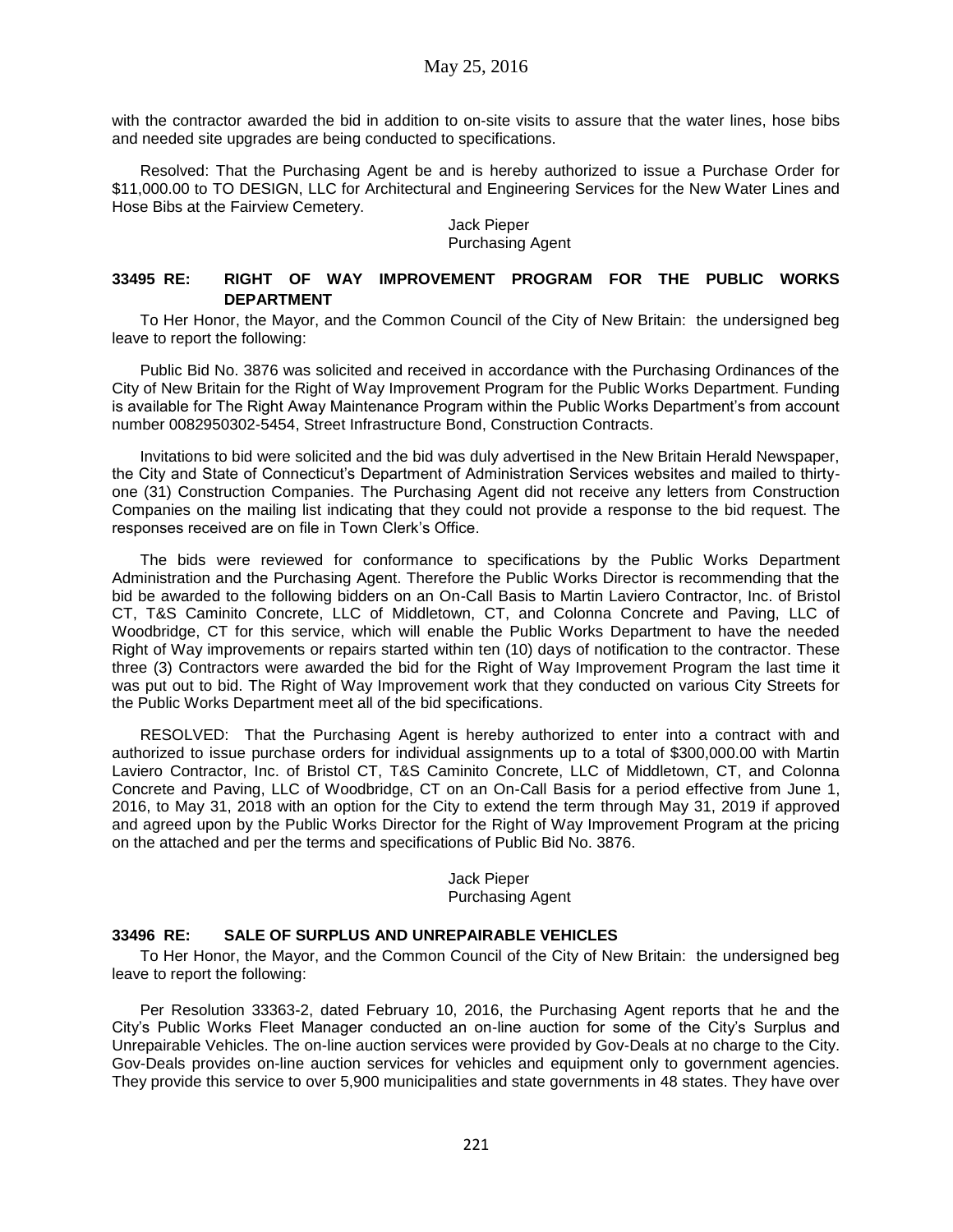315,000 registered buyers who receive e-mails from them regarding the items that they have on their website for auction.

The money received for the sale of the Surplus Vehicles was deposited into the City's General Fund Account, 001624005-4481, General and Administrative, Sale of Property.

The highest bid for the auctioned surplus vehicles for the month of May 2016 is on file in Town Clerk's Office. It indicates the vehicle, buyer, number of bids received and the dollar amount received for each surplus vehicle sold.

The total dollar amount that the City received for the on-line auction sale of the surplus vehicles during May of 2016 was \$6,848.00.

> Jack Pieper Purchasing Agent

## **DEPARTMENT OF PUBLIC WORKS**

### **33497 RE: 2016-2017 SEWER USER FEES**

To Her Honor, the Mayor, and the Common Council of the City of New Britain: the undersigned beg leave to report the following:

On May 16, 2016 the Board of Public Works, acting as the Water Pollution Control Authority, held a required Public Hearing on the 2016-2017 Sewer User Fee rates.

The Board of Public Works convened immediately following the public hearing and approved the sewer user rate of \$3.88/ccf for properties serviced by New Britain-owned sanitary sewer lines which are located within the City of New Britain, and a 70% surcharge on the in-town sewer user fee for properties serviced by New Britain-owned sanitary sewer lines but are not located within the City of New Britain.

> Mark E. Moriarty, Director Public Works

## **TAX COLLECTOR**

#### **33498 RE: TAX ABATEMENTS, CORRECTIONS AND REFUNDS**

To Her Honor, the Mayor, and the Common Council of the City of New Britain: the undersigned beg leave to report the following:

The Collector of Taxes has referred a list of tax abatements, corrections and refunds. Acceptance and adoption is respectfully recommended.

> Cheryl S. Blogoslawski Tax Collector

## **COMMITTEE ON PLANING, ZONING AND HOUSING**

## **33474-1 RE: PROPOSED SALE OF 24 WASHINGTON ST TO OPPORTUNITY REAL ESTATE EQUITIES, LLC**

To Her Honor, the Mayor, and the Common Council of the City of New Britain: the undersigned beg leave to report the following:

The Committee on Planning, Zoning and Housing held a special meeting and public hearing on Wednesday, May 25, 2016, at 6:15 pm in Council Chambers, to which was referred the matter of item #33474, conveyance of city-owned property known as 24 Washington Street for \$25,000 to Opportunity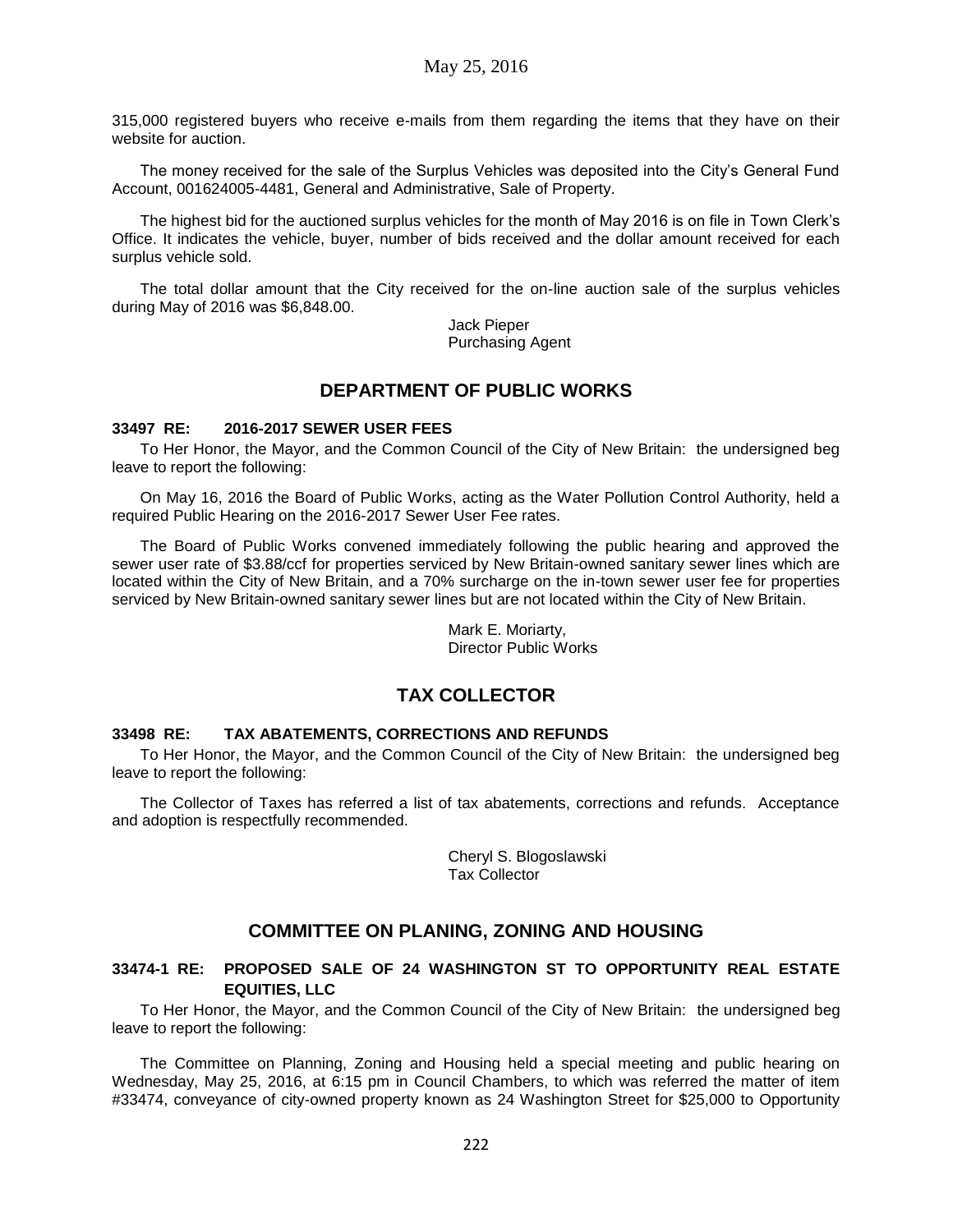Real Estate Equities, LLC. The Committee on Planning, Zoning and Housing voted to accept as amended and refer back to the Common Council with a favorable recommendation.

> Alderman Christopher Polkowski **Chair**

## **NEW BUSINESS**

## **RESOLUTIONS**

### **33499 RE: NEW BRITAIN DOWNTOWN DISTRICT ADDITIONAL LEVY OF 4.2 MILLS FOR THE MUNICIPAL FISCAL YEAR BEGINNING JULY 1, 2016**

To Her Honor, the Mayor, and the Common Council of the City of New Britain: the undersigned beg leave to recommend the adoption of the following:

WHEREAS; the New Britain Downtown District was created in 1983 by majority vote of the property owners within the district in accordance with a resolution of the Common Council of the City of New Britain, and as amended by a resolution; and

WHEREAS; by requirement of Chapter of the Connecticut General Statutes and of Section VI, paragraph 1 (a) of the Ordinances establishing the district, the district budget as approved by a general meeting of property owners in the district is to be submitted to the City Treasurer, and a levy upon taxable interests in real property in the district is to be recommended to the Common Council; and

WHEREAS; at a general meeting of district property owners held on May 18, 2016 the attached budget is on file in the Town Clerk's Office and was approved for submission to the City Treasurer; and

WHEREAS; the property owners approved a levy upon taxable interests of 4.2 mills for the municipal fiscal year beginning July 1, 2016, NOW, THEREFORE, BE IT

RESOLVED; that the Common Council of the City of New Britain acknowledges receipt of the budget for the New Britain Downtown District for the fiscal year beginning July 1, 2016 and ending on June 30, 2017, as approved by a majority of the property owners of this municipal special services district established within the boundaries of the City of New Britain; and BE IT FURTHER

RESOLVED; that in accordance with Section 7-339r (d) of the Connecticut General Statutes, the Common Council shall impose the recommended levy of 4.2 mills for the municipal fiscal year beginning July 1, 2016, on the taxable interest in real property in such district, as described in Section III, paragraph 1 of the ordinance establishing the district, and such levy shall be in addition to the regular municipal levy for the benefit of the district.

#### Alderman Wilfredo Pabon

Ald. Pabon moved to accept and adopt, seconded by Ald. Sanders. So voted. Approved May 26, 2016 by Mayor Erin E. Stewart.

### **33500 RE: BUDGET AMENDMENT – FAIRVIEW CEMETERY - \$15,000**

To Her Honor, the Mayor, and the Common Council of the City of New Britain: the undersigned beg leave to recommend the adoption of the following:

Purpose: The purpose of this resolution is to set aside funding for the design services of new water lines and hose bibs at Fairview Cemetery.

Whereas, on Tuesday, April 12, 2016, the Fairview Cemetery Commission voted to withdraw \$15,000 from the Fairview Cemetery Trust in order to pay To Design, LLC for design services for new water lines and hose bibs at Fairview Cemetery, and

Whereas, the scope of the work to be provided by To Design, LLC will include: Schematic Design, Design Development, Construction Documents (review meeting with client and development team, water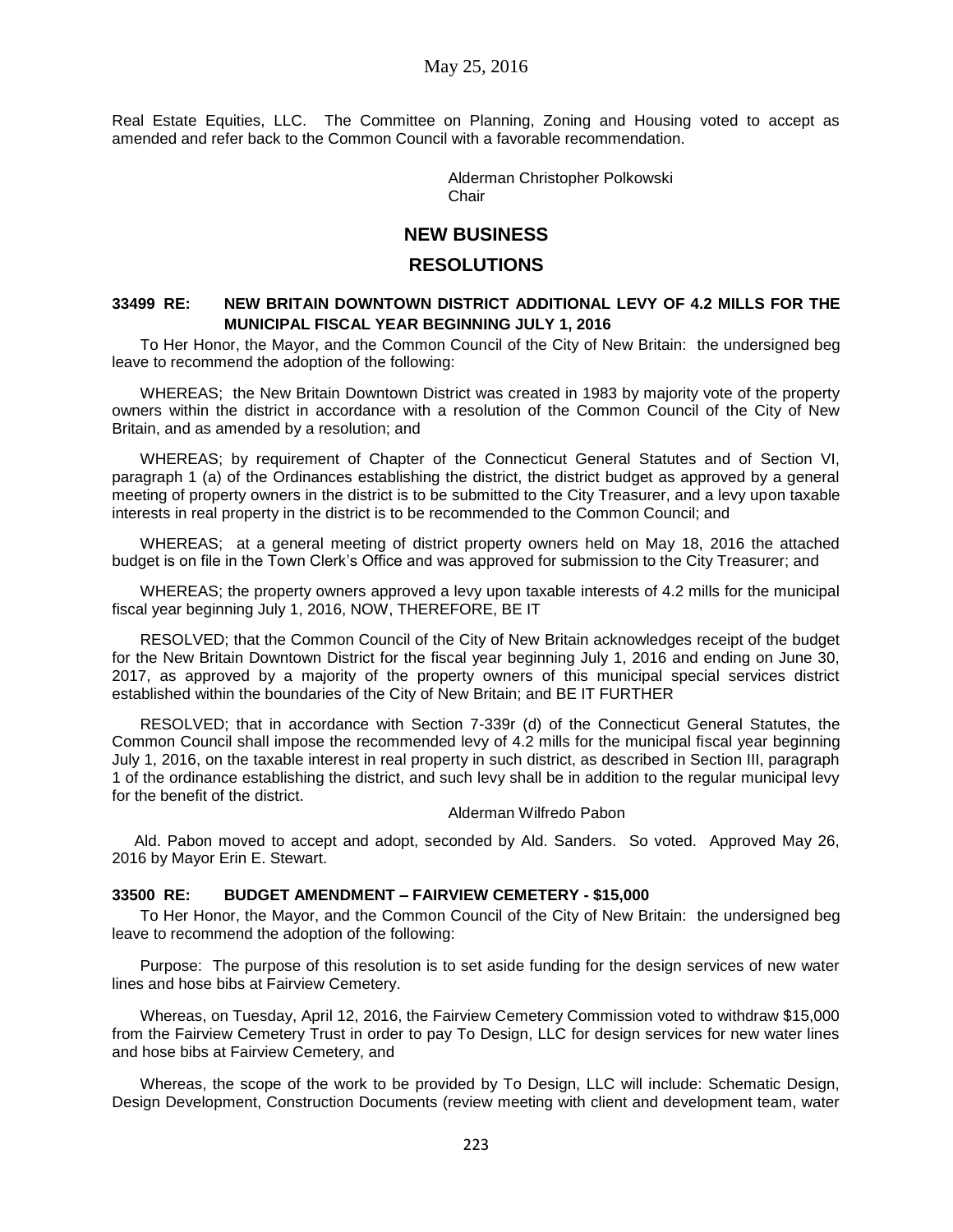line plan, street connections plan, coordination with New Britain Water Department), Bidding Services (coordination of reproduction of drawings and specs, attending pre-bid conference) and Construction Administration (attending job meetings, preparing minutes, reviewing submittals, preparing and approving payment requests), and

Whereas, it is estimated that \$15,000 would be needed to cover the cost of the design services, and

Therefore, Be it Further Resolved, that the FY 15-16 Fairview Cemetery budget amended by \$15,000 for this purpose as outlined below:

| Increase Revenues:<br>204419103-4567                       | <b>Cemetery Fund Revenue</b>                                                    | S  | 15.000                    |
|------------------------------------------------------------|---------------------------------------------------------------------------------|----|---------------------------|
| Increase Expenditures:<br>204419103-5331<br>204419103-5454 | Cemetery Fund - Professional Services<br>Cemetery Fund - Construction Contracts | \$ | 11.000<br>4,000<br>15.000 |
|                                                            | Alderwoman S. Black                                                             |    |                           |

Alderwoman S. Black Alderman J. Hargraves Alderman D. Salerno Alderman L. Salvio

Ald. Hargraves moved to accept and adopt, seconded by Ald. Polkowski. So voted. Approved May 26, 2016 by Mayor Erin E. Stewart.

## **33501 RE: PROPOSED AMENDMENT TO SEC. 13-18 OF THE ORDINANCES REGARDING THE DEFINITION OF FAMILY**

*Proposed Ordinance on File in Town Clerk's Office.*

Ald. Naples moved to accept and refer to the Committee on Planning, Zoning and Housing, seconded by Ald. Polkowski. So voted. Approved May 26, 2016 by Mayor Erin E. Stewart.

### **33502 RE: LEASE AGREEMENT WITH THE HOUSING AUTHORITY – 30 PARKING SPACES IN SZCZESNY PARKING GARAGE**

To Her Honor, the Mayor, and the Common Council of the City of New Britain: the undersigned begs leave to recommend the adoption of the following:

TO AUTHORIZE THE CITY OF NEW BRITAIN TO ENTER INTO A LEASE AGREEMENT WITH THE HOUSING AUTHORITY OF THE CITY OF NEW BRITAIN TO LEASE A MINIMUM OF THIRTY (30) PARKING SPACES ON THE FIRST FLOOR OF THE FIRST SERGEANT HENRY J. SZCZESNY PARKING GARAGE AT A MONTHLY RATE OF \$30.00 PER VEHICLE FOR USE BY THE ELDERLY RESIDENTS OF THE D'AMATO APARTMENTS.

WHEREAS, the Housing Authority of the City of New Britain has requested to lease a minimum of thirty (30) parking spaces on the first floor of the First Sergeant Henry J. Szczesny Parking Garage for use by residents of the D'Amato Apartments, 40 Chestnut St., New Britain, Connecticut for the term July 1, 2016 through June 30, 2021; and

WHEREAS, the Housing Authority of the City of New Britain has been leasing thirty (30) parking spaces at the Szczesny Garage since April 1, 2004.

NOW, THEREFORE, BE IT RESOLVED that the City of New Britain is hereby authorized to enter into a Lease Agreement with the Housing Authority of the City of New Britain to lease a minimum of thirty (30) parking spaces on the 1<sup>st</sup> floor of the First Sergeant Henry J. Szczesny Parking Garage for the use by the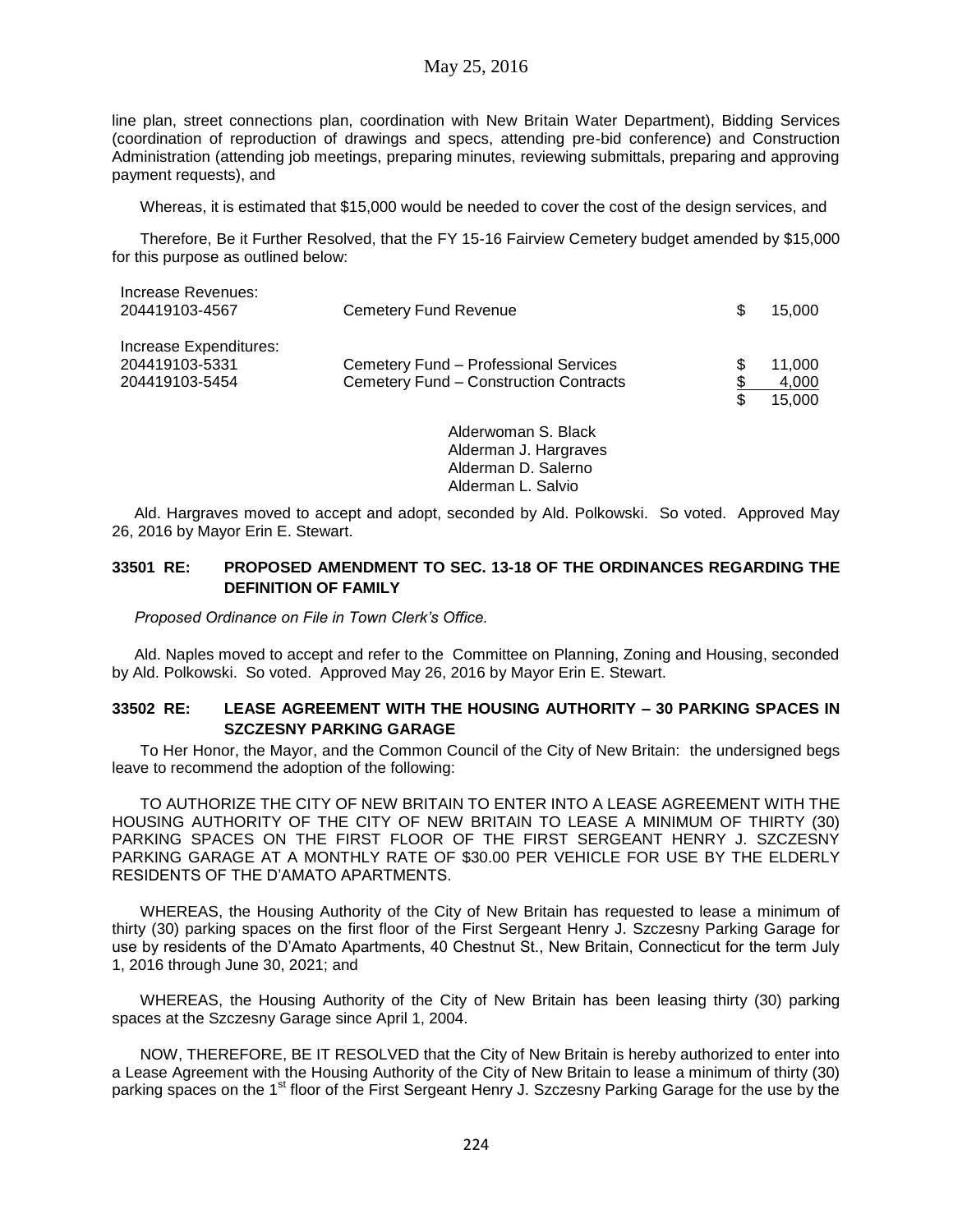elderly residents of D'Amato Apartments, for the rate of \$30.00 per month per vehicle from July 1, 2016 through June 30, 2021.

#### Alderman Jamie Giantonio

Ald. Giantonio moved to accept and adopt, seconded by Ald. Salerno. So voted. Approved May 26, 2016 by Mayor Erin E. Stewart.

## **33503 RE: AGREEMENT WITH WASTEZERO TO PERFORM PUBLIC OUTREACH AND EDUCATION RELATING TO IMPLEMENTING A "SMART" PAYT PROGRAM**

To Her Honor, the Mayor, and the Common Council of the City of New Britain: the undersigned beg leave to recommend the adoption of the following:

WHEREAS, in 2015 the City of New Britain participated in a "DEEP Dive" study conducted by the Department of Energy and Environmental Protection (DEEP) in partnership with WasteZero that studied implementing a "Save Money and Reduce Trash" (i.e. "SMART") PAYT program in New Britain; and

WHEREAS, the results of the "DEEP Dive" study showed that New Britain could reduce its municipal solid waste (residential trash) by over 40%, and save over \$2 million per year in reduced tipping fees and increased revenue related to implementing a bag based PAYT program; and

WHEREAS, "SMART" PAYT programs are environmentally sensitive and fiscally responsible as they allocate the cost of municipal waste disposal to residents based on their usage thus creating an incentive to reduce waste disposal in landfills and burn facilities while also encouraging recycling; and

WHEREAS, the City of New Britain has recently been awarded a grant for \$30k from the Department of Energy and Environmental Protection (DEEP) to do community based public outreach and education related to implementing a "SMART" PAYT program in New Britain; and

WHEREAS, undergoing the DEEP grant sponsored public outreach and education program does not obligate the City to implementing a "SMART" PAYT program; and

WHEREAS; over the last two decades, the company WasteZero has become the nation's leading municipal partner for implementing and administering "SMART" PAYT programs; and has unparalleled experience designing, communicating, implementing and managing these programs, and

WHEREAS; WasteZero is developing a scope and fee proposal with the City a value of \$30,000 that the Public Works Department finds acceptable; and

WHEREAS; The Town of West Hartford was also awarded the same \$30k Grant from CT DEEP, and is also working on public outreach and education related to implementing a "SMART" PAYT program in their community, and they are also working with WasteZero; and

Now Therefore Be It RESOLVED, Mayor Erin Stewart is hereby authorized to enter into an agreement with WasteZero to perform public outreach and education related to implementing a "SMART" PAYT program.

Alderman Don Naples Alderman Jim Sanders, Jr.

Ald. Smedley moved to accept and adopt, seconded by Ald. Sanders. So voted. Approved May 26, 2016 by Mayor Erin E. Stewart.

## **33504 RE: AGREEMENT WITH POWERSECURE INC. – PURCHASE AND CONVERSION OF THE CITY'S STREET LIGHTS TO ENERGY EFFICIENT LED FIXTURES**

To Her Honor, the Mayor, and the Common Council of the City of New Britain: the undersigned beg leave to recommend the adoption of the following:

WHEREAS, the City of New Britain is in the process of purchasing it's nearly 5,800 street lights from Eversource Energy and then intends to convert them to energy efficient LED street light fixtures as part of an effort to reduce energy consumption and street light related costs; and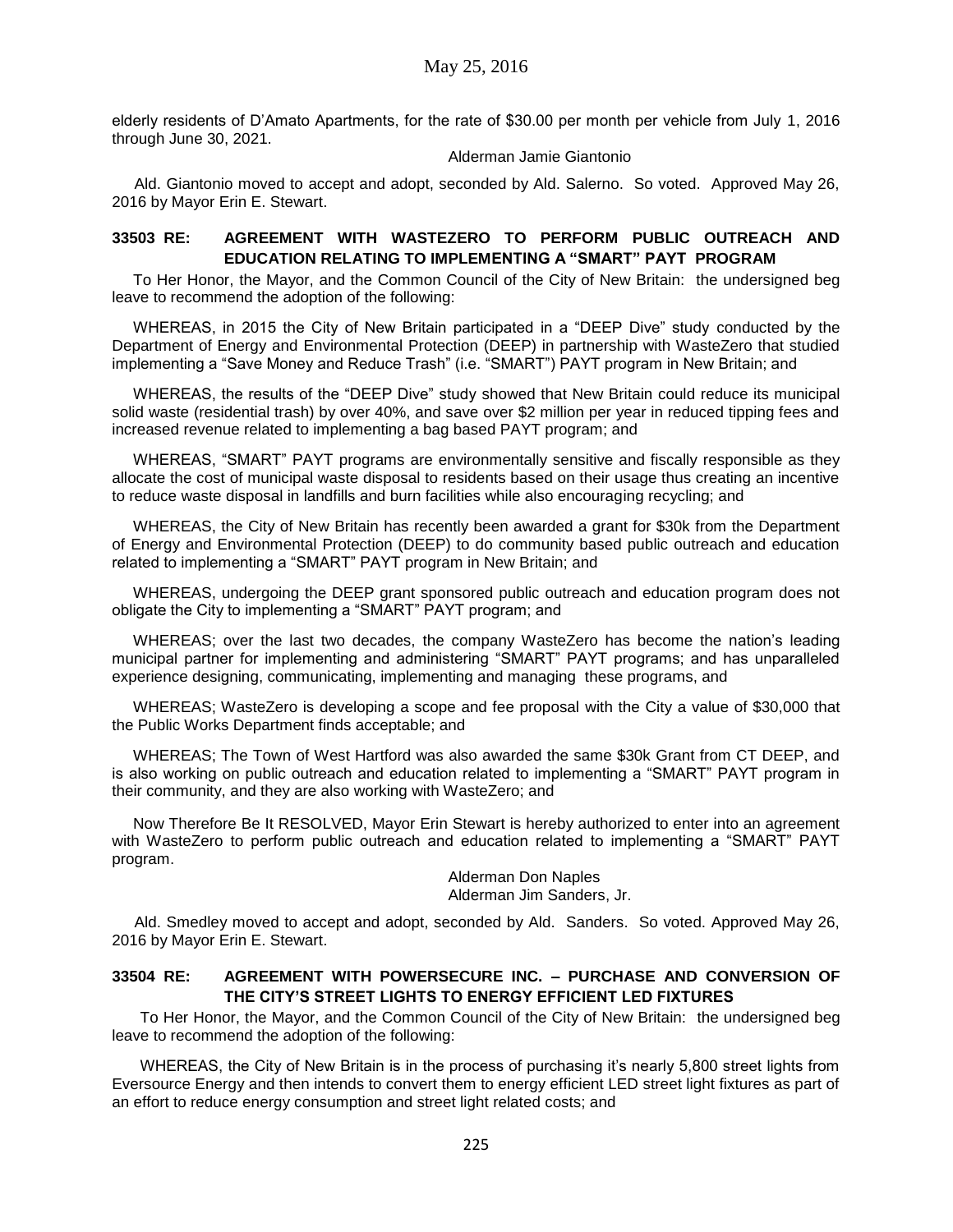WHEREAS, the costs of this project which include \$1,801,948.17 for the purchase of the street lights from Eversource and approximately \$2.0 Mil. for the cost of the LED Street light conversion will be paid for from the cost savings that will be realized from no longer having to pay rental and maintenance fees along with reduced energy costs; and

WHEREAS, PowerSecure, Inc. (NYSE: POWR) is an energy efficiency and renewable energy design and construction company with over 20 years of experience in the energy conservation industry and completed a Street Light Audit Report for the City of New Britain which detailed costs, savings, and logistics related to this project; and

Now Therefore Be It RESOLVED, Mayor Erin Stewart is hereby authorized to enter into an agreement with PowerSecure, Inc. related to the purchase and conversion of the City's street lights to energy efficient LED fixtures.

Alderman Don Naples Alderman Jim Sanders, Jr.

Ald. Sanders moved to accept and adopt, seconded by Ald. Naples. So voted. Approved May 26, 2016 by Mayor Erin E. Stewart.

### **33505 RE: LETTER OF AGREEMENT WITH AMERICAN RED CROSS CONNECTICUT CHAPTER**

To Her Honor, the Mayor, and the Common Council of the City of New Britain: the undersigned begs leave to recommend the adoption of the following:

WHEREAS, the City of New Britain and American Red Cross Connecticut Chapter leave certain duties and responsibilities in the event of a natural or man-made disaster; and

WHEREAS, it is in the best interests of the City of New Britain to enter into a Letter of Agreement for this purpose with the American Red Cross Connecticut Chapter; now therefore be it

RESOLVED that Erin E. Stewart, Mayor of the City of New Britain is hereby authorized to enter into a Letter of Agreement with the American Red Cross Connecticut Chapter and to sign any documents related thereto.

#### Alderman Jamie Giantonio

Ald. Giantonio moved to accept and adopt, seconded by Ald. Salerno. So voted. Approved May 26, 2016 by Mayor Erin E. Stewart

### **33506 RE: FUEL CELL ENERGY SERVICES – NEW BRITAIN HIGH SCHOOL – LEASE AGREEMENT**

To Her Honor, the Mayor, and the Common Council of the City of New Britain: the undersigned begs leave to recommend the adoption of the following:

WHEREAS, Constellation NewEnergy, Inc. has proposed to build, own, operate and maintain a fuel cell facility at New Britain High School for the purpose of generating an amount of electricity sufficient to meet the energy requirements of the high school; and

WHEREAS, the proposed term of a fuel cell energy services and lease agreement will be twenty years and is expected to result in annual savings of at least \$27,000.00;

WHEREAS, combined heat and power (CHP) is gaining increased recognition as a cost-effective solution for meeting the growing energy needs of the customer while at the same time reducing the environmental impact of power generation by reducing the need for combustion based heating and its associated pollutants.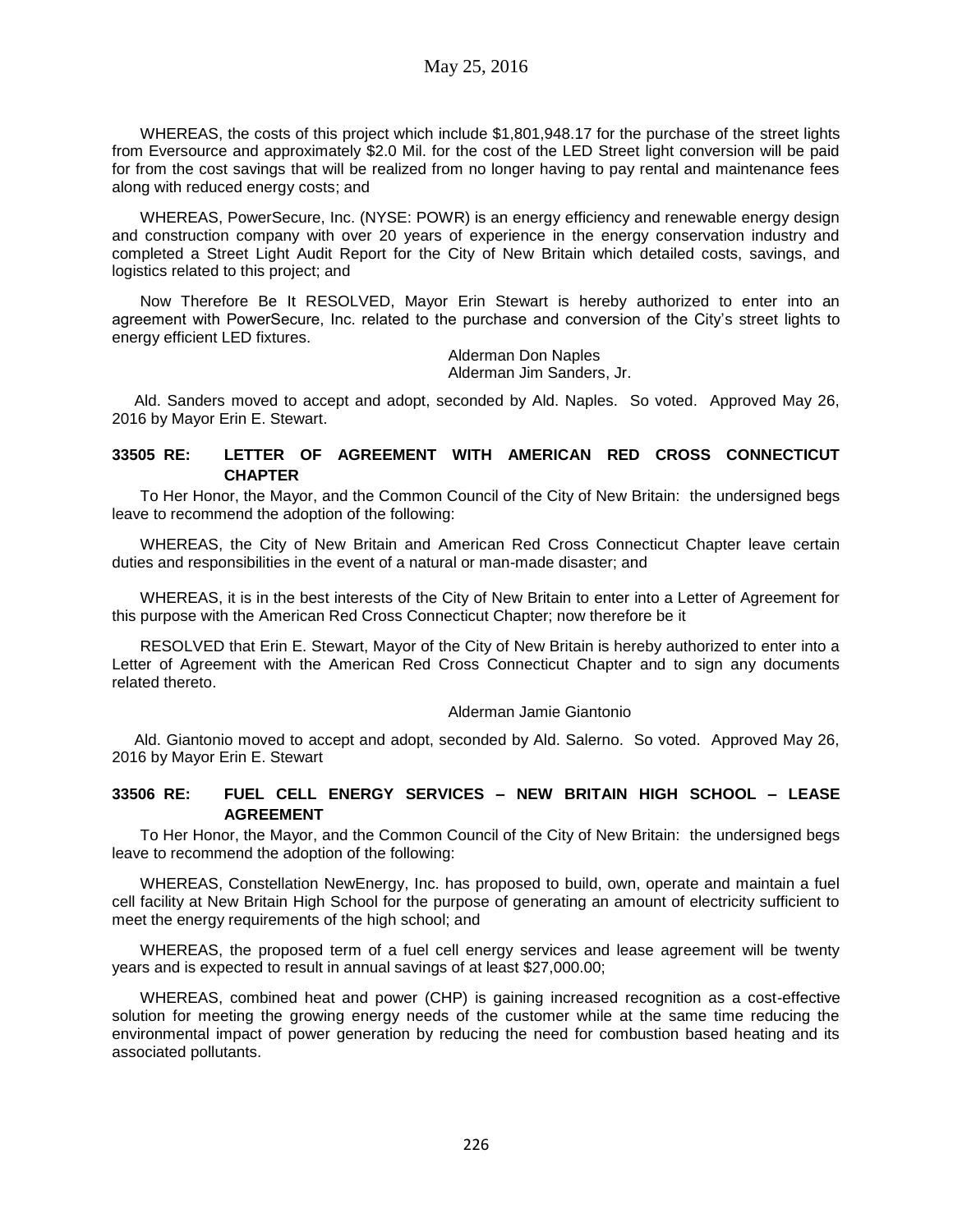NOW, THEREFORE, BE IT RESOLVED that Erin E. Stewart, Mayor of the City of New Britain is authorized together with the Board of Education to negotiate and enter into a Fuel Cell Energy Services and Lease Agreement with Constellation NewEnergy, Inc. and to sign any documents related thereto.

> Alderman Robert Smedley Alderman Jamie Giantonio

Ald. Smedley moved to accept and adopt, seconded by Ald. Rosado. So voted. Approved May 26, 2016 by Mayor Erin E. Stewart

## **33474-2 RE: THE SALE OF 24 WASHINGTON STREET TO OPPORTUNITY REAL ESTATE EQUITES, LLC**

To Her Honor, the Mayor, and the Common Council of the City of New Britain: the undersigned beg leave to recommend the adoption of the following:

RESOLUTION SUMMARY: PURPOSE. To convey a City of New Britain-owned vacant property for economic development.

WHEREAS, The City of New Britain is committed to business development and the economic revitalization of downtown New Britain; and

WHEREAS, The City of New Britain currently owns property known as the Hatch Building located on 24 Washington Street which has been vacant for a number of years; and

WHEREAS, Opportunity Real Estate Equites, LLC has offered to purchase the property for \$25,000.00 and will immediately rehabilitate the building for economic development; and

WHEREAS, this project will include an historic renovation of the property suitable for office space at an estimated cost of \$1,200,000.00; and

WHEREAS, Opportunity Real Estate Equites, LLC will agree to a reverter clause that will revest title in the City if rehabilitation is not completed as provided in the purchase and sale agreement to be negotiated by the Mayor the property will automatically revert back to the City of New Britain if it does not obtain a Certificate of Occupancy within twelve months of the date that all City permits are issued; but in no event longer than two years from the purchase; and

WHEREAS, it is in the best interests of the City of New Britain to have this property restored to the grand list; now, therefore, be it

RESOLVED, That Erin E. Stewart, Mayor is hereby authorized to negotiate and execute on behalf of the City of New Britain, a Purchase and Sale Agreement with Opportunity Real Estate Equites, LLC for property known as 24 Washington Street, and to execute any and all documents necessary for the conveyance of said property in accordance with the terms of said agreement at a sale price of Twenty-Five Thousand (\$25,000.00) Dollars.

#### Alderman Jamie Giantonio

Ald. Giantonio moved to accept and adopt, seconded by Ald. Collins. So voted. Approved May 26, 2016 by Mayor Erin E. Stewart

There being no further business to come before the Council, Ald. Giantonio moved to adjourn, seconded by Ald. Rosado. So voted. Meeting adjourned at 7:46 p.m.

ATTEST: Mark H. Bernacki, City Clerk